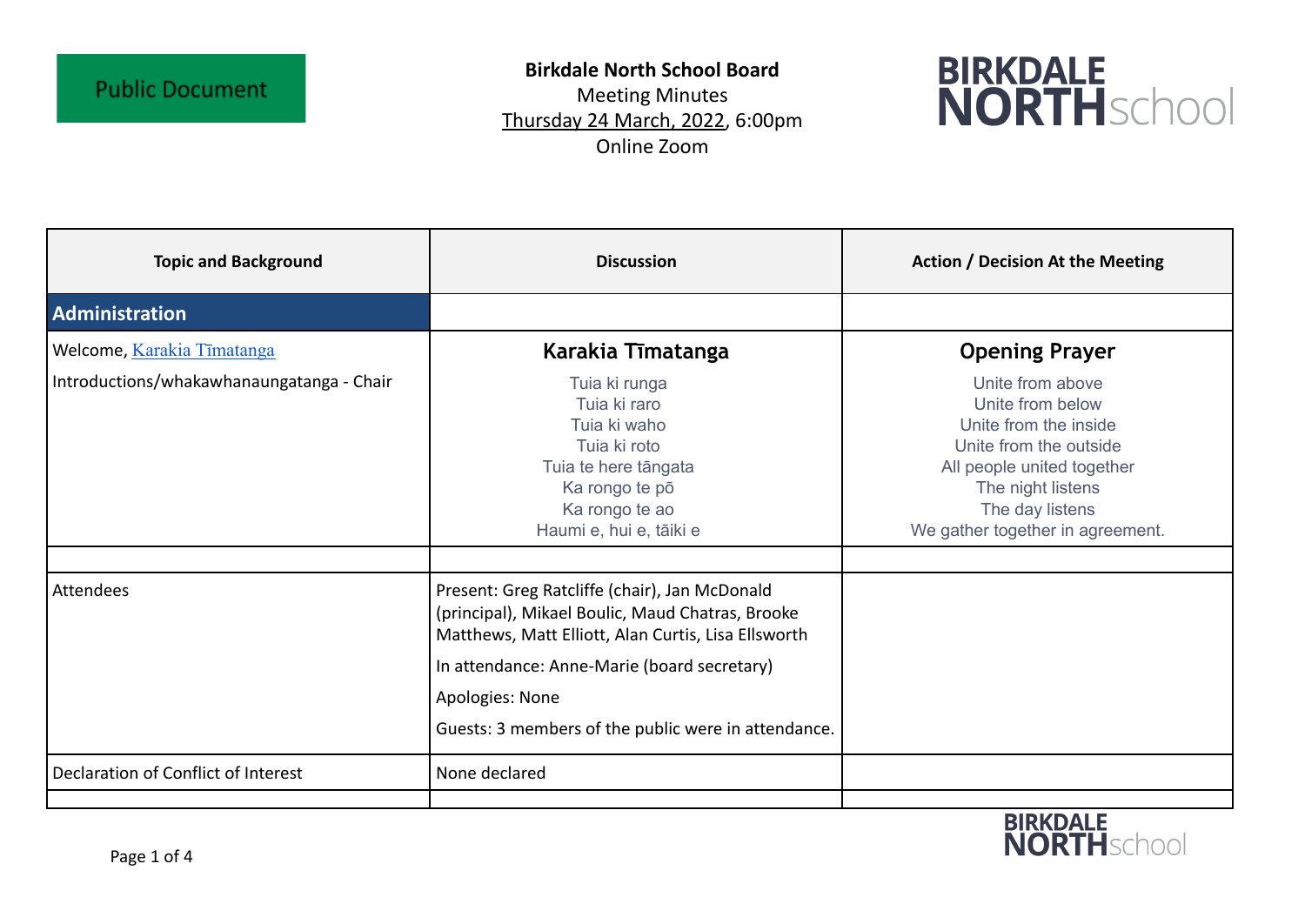| <b>Approval of Previous Minutes</b>                                            | Minutes to be approved:                                                                                                                                                            | Motion: That the minutes from the meeting held<br>on 10 February 2022 be passed as true and<br>correct.<br>Moved: Greg<br>Carried: All |
|--------------------------------------------------------------------------------|------------------------------------------------------------------------------------------------------------------------------------------------------------------------------------|----------------------------------------------------------------------------------------------------------------------------------------|
|                                                                                |                                                                                                                                                                                    |                                                                                                                                        |
| <b>Financial Report</b>                                                        |                                                                                                                                                                                    | Motion: That all lawful creditors be paid and that                                                                                     |
| Monthly review of the financial report, financial<br>statements and creditors. |                                                                                                                                                                                    | the financial report for February 2022 be<br>adopted.                                                                                  |
|                                                                                |                                                                                                                                                                                    | Moved: Greg<br>Carried: All                                                                                                            |
| Principal                                                                      |                                                                                                                                                                                    |                                                                                                                                        |
| Principal's Report                                                             | Jan asked for any questions related to the report.                                                                                                                                 | Motion: That the Principal's report be adopted.                                                                                        |
| Board work plan items:                                                         | Comment was made in the report that teachers were                                                                                                                                  | Moved: Greg<br>Carried: All                                                                                                            |
| Health and physical education                                                  | tired. Question was raised about how teachers could<br>possibly be supported.                                                                                                      |                                                                                                                                        |
| Responsive curriculum                                                          | Presently we have restrictions about extra people<br>coming in to help. The board was assured that the<br>teacher's wellbeing is important to Jan and she is<br>conscious of this. |                                                                                                                                        |
|                                                                                | We need to consider the situation for all our<br>students, and Pasifika students particularly at the<br>moment.                                                                    |                                                                                                                                        |
|                                                                                | Lisa is currently looking at Structured Literacy at a<br>course in Tauranga.                                                                                                       |                                                                                                                                        |
|                                                                                | Minor issues for property work from heavy rain<br>discussed                                                                                                                        |                                                                                                                                        |

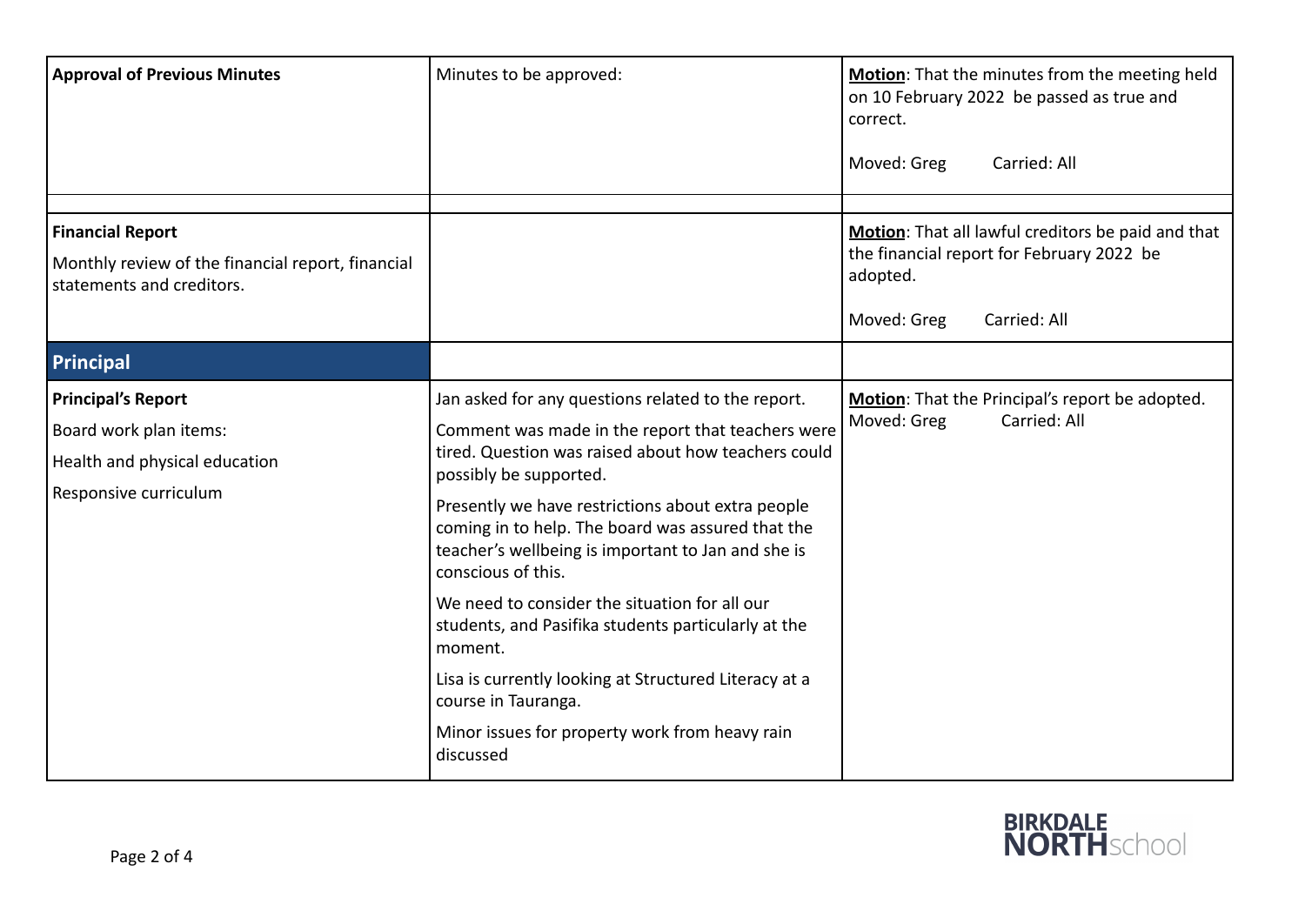| <b>Strategic Decisions/Policy</b>                                                                                                                                                              |                                                                                            |                                                                                                                                                                                                                                                                                                                                                                                            |
|------------------------------------------------------------------------------------------------------------------------------------------------------------------------------------------------|--------------------------------------------------------------------------------------------|--------------------------------------------------------------------------------------------------------------------------------------------------------------------------------------------------------------------------------------------------------------------------------------------------------------------------------------------------------------------------------------------|
| Item<br><b>Presiding Member's Role</b><br><b>Meeting Procedure</b><br>Reporting to the Board<br>Code of Behaviour<br>Health, Safety, and Welfare<br>Emergency, Disaster, and Crisis Management | Reminder for board members to keep looking at the<br>policies in the supporting documents. | Motion: That the board adopts the updated<br>versions of the four governance policies reviewed<br>(Presiding Member's Role, Meeting Procedure,<br>Reporting to the Board, Code of Behaviour) to be<br>added to our governance policies on the<br>SchoolDocs website.<br>Moved: Greg<br>Carried: All<br>Action: That Greg will stagger the renewal dates<br>on these 4 governance policies. |
| <b>Health and Safety</b>                                                                                                                                                                       |                                                                                            |                                                                                                                                                                                                                                                                                                                                                                                            |
| Any issues to raise?                                                                                                                                                                           | None raised                                                                                |                                                                                                                                                                                                                                                                                                                                                                                            |
| <b>General</b>                                                                                                                                                                                 |                                                                                            |                                                                                                                                                                                                                                                                                                                                                                                            |
| Item<br>Board triennial election date 2022                                                                                                                                                     | Will the board run with electronic elections? Yes.                                         | Motion: The board approves the triennial board<br>election date of 7 September 2022<br>Moved: Greg<br>Carried: All                                                                                                                                                                                                                                                                         |
| Item<br>Delegation of authority to the deputy principal                                                                                                                                        |                                                                                            | Motion: The board approves the delegation of<br>authority to our Deputy Principal, Anne-Marie<br>Wrightson, in the absence of the school's<br>principal on site.<br>Moved: Greg<br>Seconded: Alan<br>Carried: All                                                                                                                                                                          |
| Item<br>Approval of out of zone ballot dates 2022                                                                                                                                              | Dates are guided by the MoE                                                                | Motion: The board approves the out of zone<br>ballot dates of:<br>Ballot application closing date - 28/09/2022                                                                                                                                                                                                                                                                             |